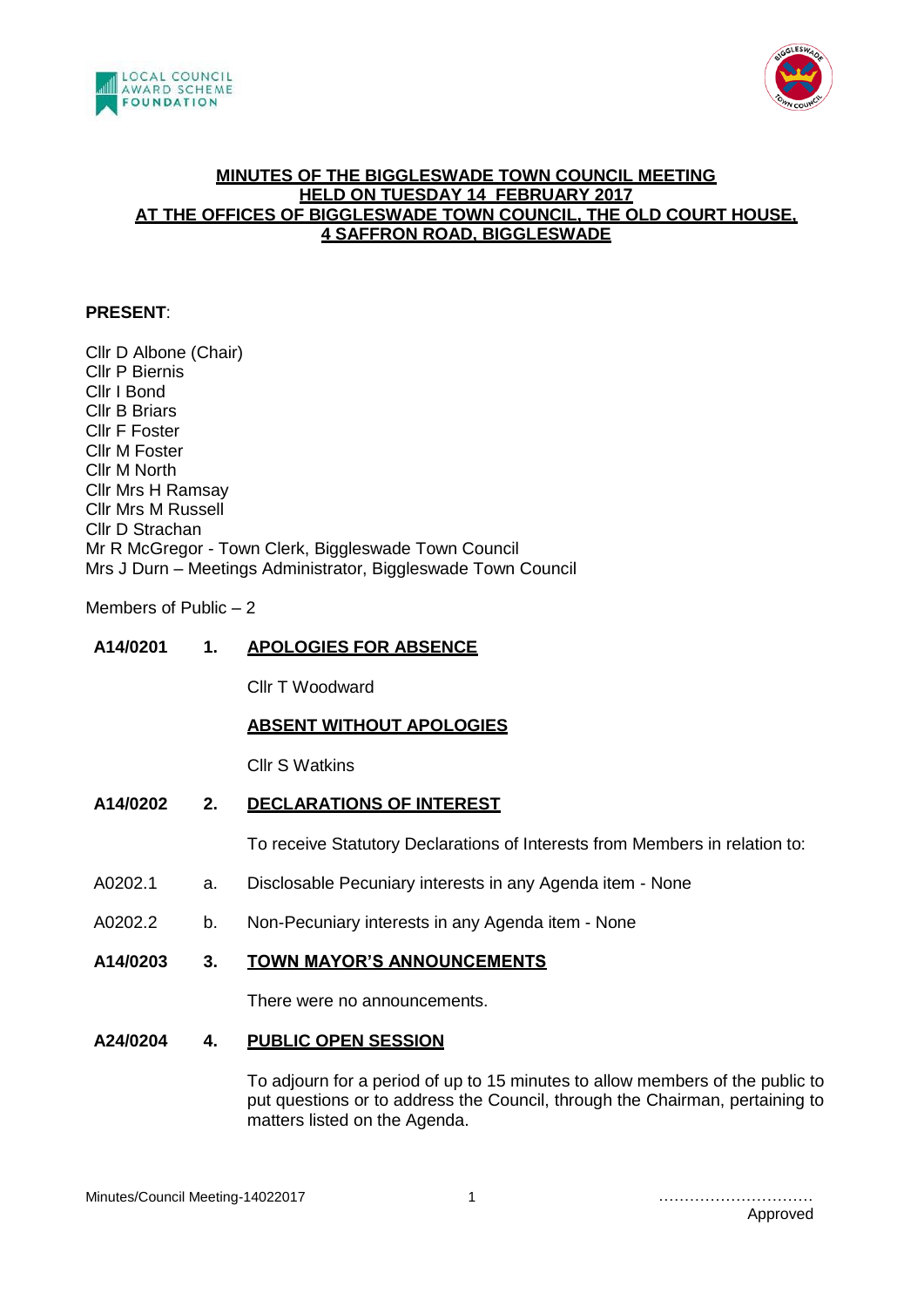a. Mr Dilley: With reference to item 10d, Highways Rural Match Fund Scheme 2017-18: Living in Chambers Way myself, I was particularly pleased to see the proposal for a mini roundabout, but would however query that a "mini" roundabout is right for a busy road like this? It will surely simply produce a stop-start situation.

The Chairman said that once the design has come to Council, we will be in a position to make comments.

#### **A14/0205 5. INVITED SPEAKERS**

There were no Speakers.

#### **A14/0206 6. MEMBERS QUESTIONS**

A0206.1 a. Cllr M Foster: Has received feedback on the poor surface condition causing an impact to vehicles using the temporary car park on the site of what would have been the old Lawns Nursery.

> The Chairman understands that CBC are running this as a "temporary" car park, and we await to hear of long-term plans.

A0206.2 b. The Town Clerk has received a response to the Members Question raised by Cllr Mrs M Russell regarding planning permission to Baystrait House. (Please refer to Agenda for the quoted response).

> It would appear from this response that we are constrained by Government policy. However, CBC is still able to raise objections citing reasons of noise, dangerous road situation, sewerage concerns and conservation area.

#### **A14/0207 7. MINUTES AND RECOMMENDATIONS OF MEETINGS**

A0207.1 a. Members received and approved the Minutes of the Biggleswade Town Council Meeting held on 24 January 2017.

# **A14/0208 8. MATTERS ARISING**

Matters Arising from the Minutes of the Town Council Meeting held on 24 January 2017:

A0208.1 a. Page 1, item B0106.1 a) Cllr Mrs H Ramsay asked if there had been any progress regarding the removal of the scruffy Boots and Balfour Beattie banners.

> The Chairman reported that these banners are on CBC land, and we await their removal by CBC Highways.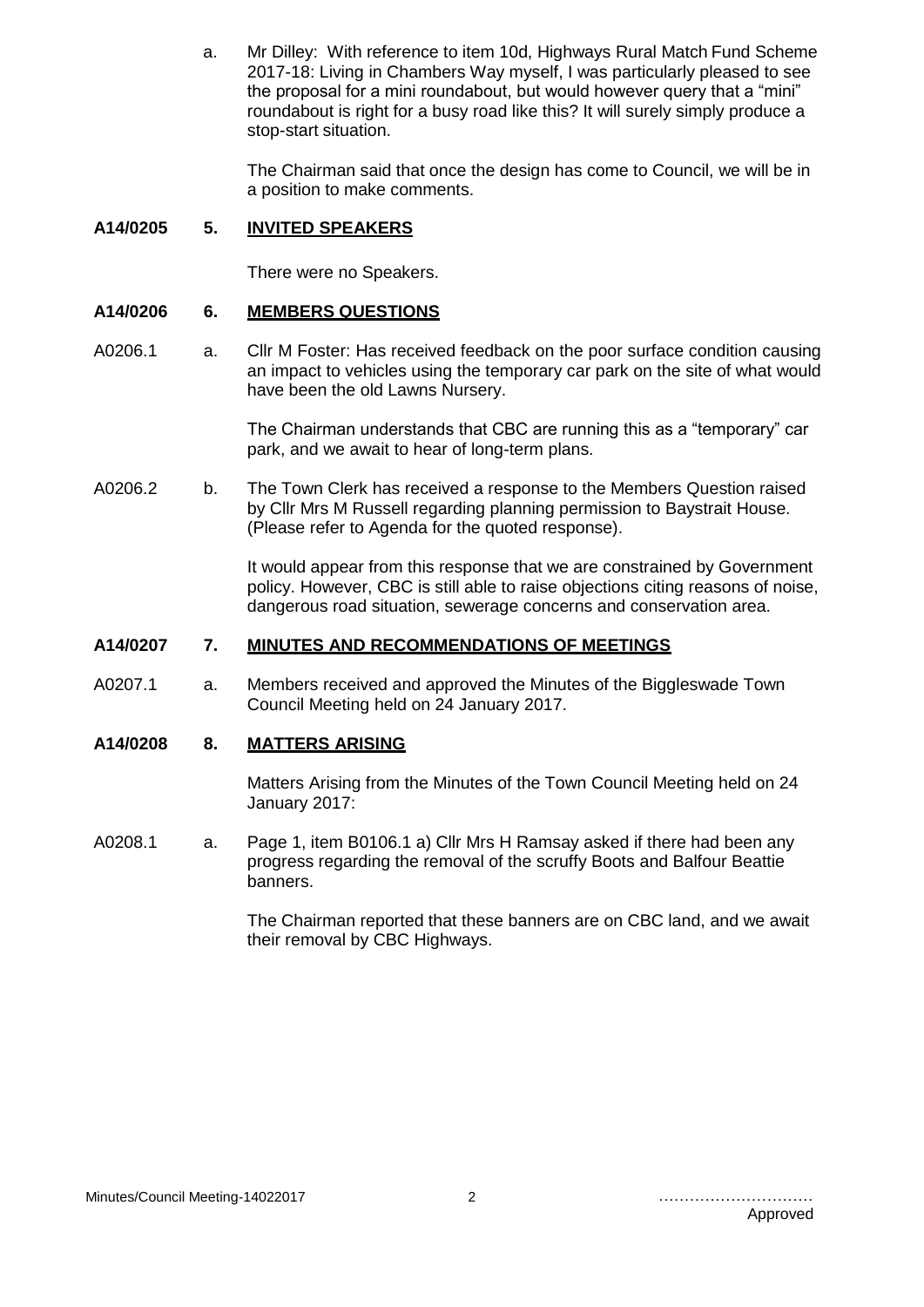## **A14/0209 9. PLANNING APPLICATIONS**

#### A0209.1 a. **CB/17/00193/FULL – 69A London Road, Biggleswade** Single storey rear extension

It was **RESOLVED** that the Town Council raise **NO OBJECTION** to this Application, provided that the neighbours are consulted and that any comments they may make are considered by CBC in their deliberations. In addition, the Council is to ensure that their guidelines on the size of the proposed dwellings are complied with in order to eliminate detriment in respect of light and privacy of adjacent residents.

A0209.2 b**. CB/17/00024/FULL - 15 Sutton Avenue, Biggleswade**

To build a single skin of bricks to the front and left side of the house, on a 300mm wide + 900mm deep concrete footing, tied in with galvanised L shaped Brackets screwed and plugged into existing walls. 450mm height + 450mm + every 225mm on reveals (20mm cavity).

It was **RESOLVED** that the Town Council raise **NO OBJECTION** to this Application.

# A0209.3 c**. CB/17/00359/FULL – 15 Sutton Avenue, Biggleswade**

Demolition of existing bungalow and erection of replacement bungalow.

It was **RESOLVED** that the Town Council raise **NO OBJECTION** to this Application, provided that the neighbours are consulted and that any comments they may make are considered by CBC in their deliberations. In addition, the Council is to ensure that their guidelines on the size of the proposed dwelling is complied with in order to eliminate detriment in respect of light and privacy of adjacent residents.

# A0209.4 d**. CB/17/00142/PASD – 1 South View, Biggleswade**

Prior approval for a proposed change of use of shop to a residential dwelling.

It was **RESOLVED** that the Town Council raise **NO OBJECTION** to this Application.

Members asked the Town Clerk to investigate the planning guidelines regarding change of use in relation to the previous query on Baystrait House.

# A0209.5 e**. CB/17/00382/FULL – 152 Drove Road, Biggleswade**

Single storey side and rear extension.

It was **RESOLVED** that the Town Council raise **NO OBJECTION** to this Application, provided that the neighbours are consulted and that any comments they may make are considered by CBC in their deliberations. In addition, the Council is to ensure that their guidelines on the size of the proposed dwellings are complied with in order to eliminate detriment in respect of light and privacy of adjacent residents.

# A0209.6 f. **CB/17/00421/FULL – 36 Mead End, Biggleswade** Demolition of existing garage and construction of one No. 2 storey dwelling house.

It was **RESOLVED** that the Town Council raise **NO OBJECTION** to this Application, on the condition that there is no loss of off- street parking.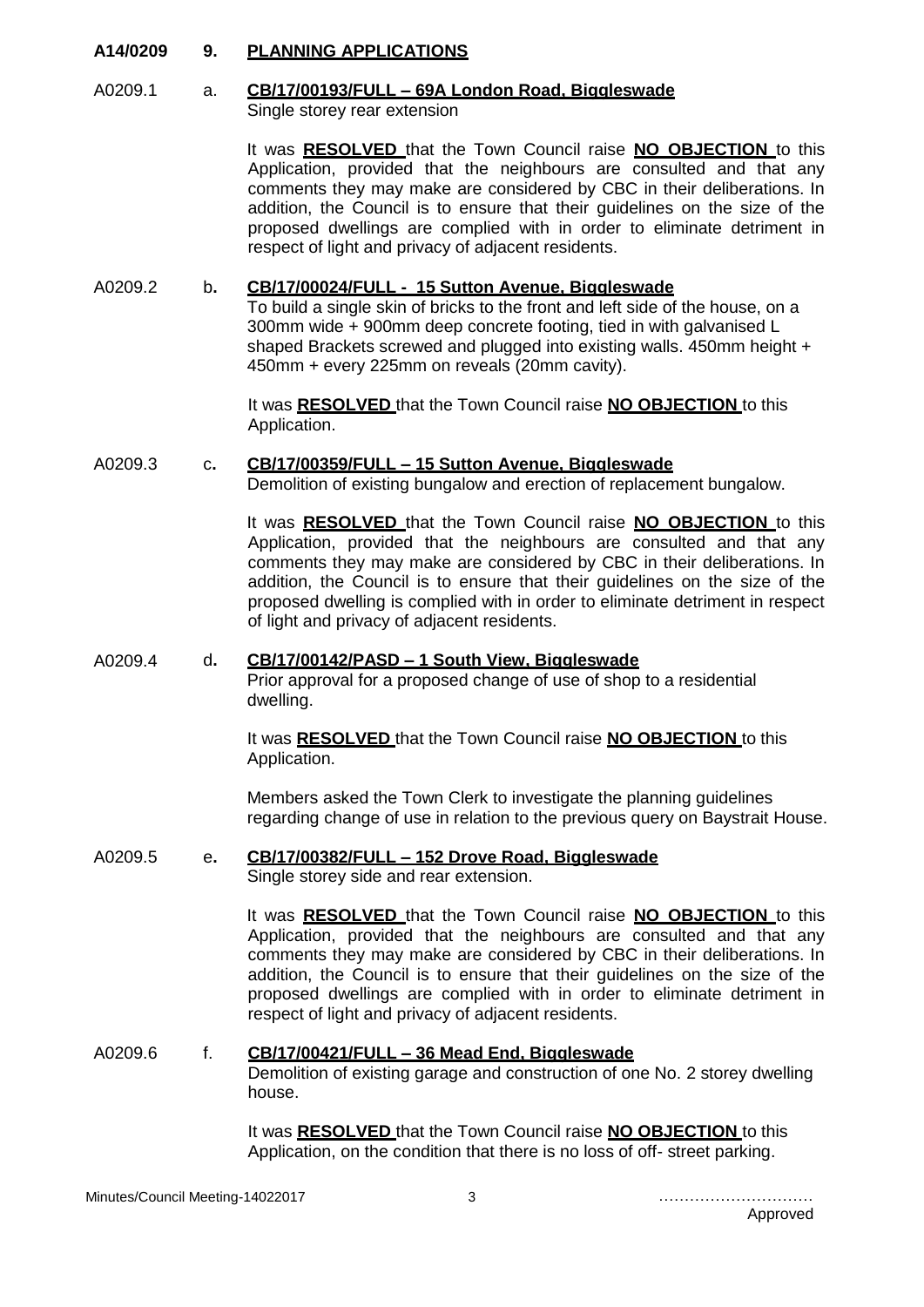## **A14/0210 10. ITEMS FOR CONSIDERATION**

A0210.1 a**. Request from H. Harris & Sons Amusement Caterers** To pull onto the Market Square on Tuesday 20 June 2017 after 6.00pm and pull off Saturday 24 June 2017 during Biggleswade Carnival Week.

It was **RESOLVED** that Members raise **NO OBJECTION** to this request.

#### A0210.2 b. **Internal Audit 2016-17: Interim**

The current level of Fidelity Guarantee cover has been challenged by the Internal Auditors.

It was agreed to defer this item to a separate meeting as figures are currently being put together for further discussion.

## A0210.3 c. **One-way Systems – Review of Trial Period**

The Town Clerk has put forward all BTC proposals received from Members, together with recommendations on parking restrictions, adequate provision for parking, and traffic calming measures. The TMC will review all proposals at the meeting being held on 28 February 2017, at 10.00am, Priory House, Chicksands.

## A0210.4 d. **Highways Rural Match Fund Scheme 2017-18**

At the TCM Meeting on 29 November 2016, Members identified several points, as listed on the Agenda. It was agreed that the main concerns of:

- Chambers Way junction/London Road mini roundabout

- Lack of proper footpaths near the Chambers Way Play area and swimming pool

- will be put forward for investigation by Nick Shaw, Principle Highways Officer.

## A0210.5 e. **East Anglia Air Ambulance – Clothes Bank**

Members raised **NO OBJECTION** to this request and suitable sites will be suggested.

# A0210.6 f. **High Sherriff's Citizenship Awards, 2017**

This information is **NOTED.**

#### A0210.7 g. **Co-Option – Town Councillor**

Following discussion, Members suggested amendments to the advertisement. These were noted and the Town Clerk will make the relevant changes.

#### A0210.8 h**. Permission Request**

Members raised **NO OBJECTION** to this request.